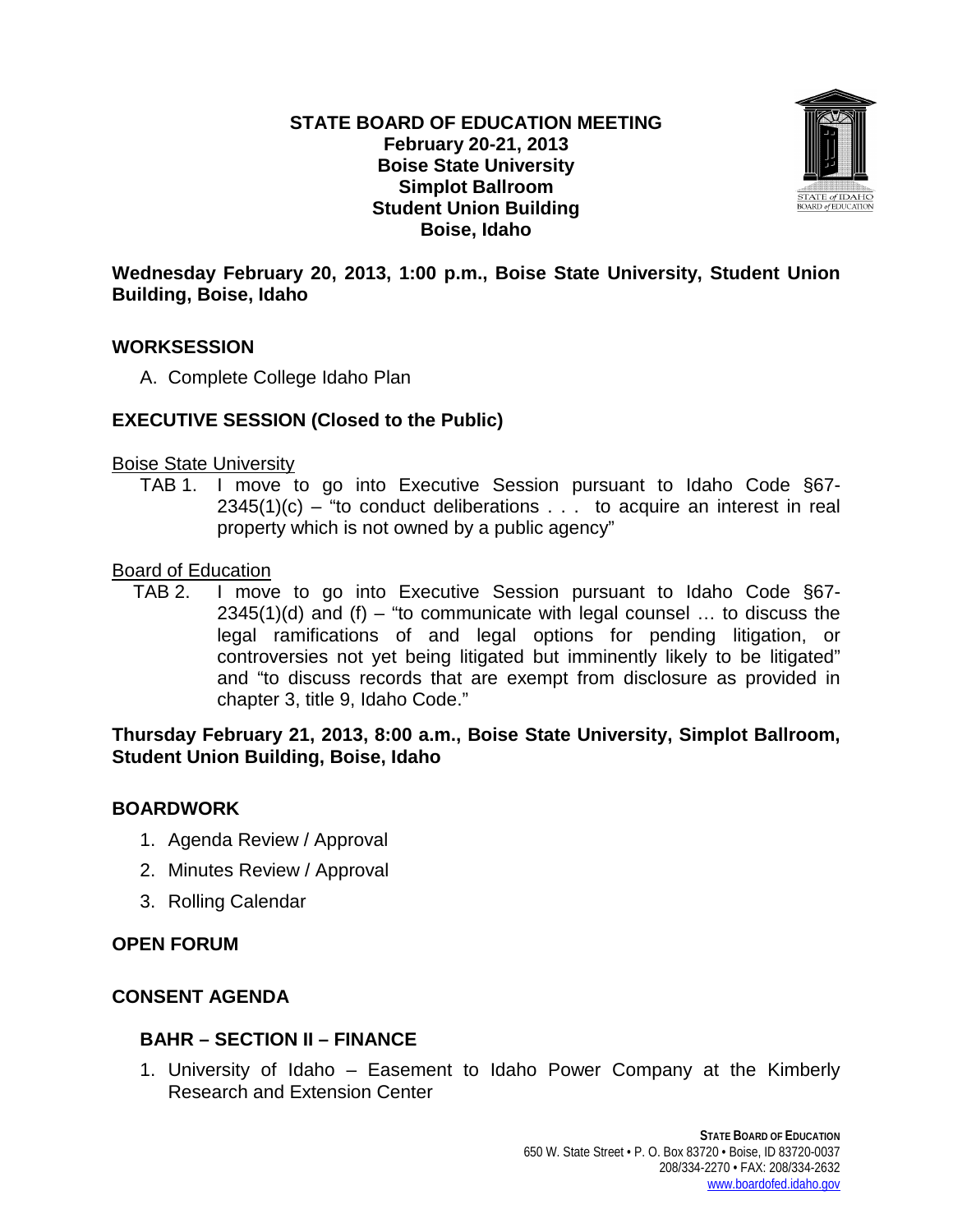# **IRSA**

- 2. Approval to Discontinue Professional-Technical Education Programs
- 3. EPSCoR Appointment
- 4. Accountability Oversight Committee Appointment

# **PLANNING, POLICY & GOVERNMENTAL AFFAIRS**

- 1. Boise State University Annual Report
- 2. Presidents' Council Report
- 3. Idaho Public Charter Commission Annual Report
- 4. Student Appeal Request
- 5. Boise State University Facility Naming
- 6. Board Governing Policy and Procedures Bylaws
- 7. Board Governing Policy and Procedures Second Reading, I.K. Facilities Naming
- 8. Board Governing Policy and Procedures First Reading I.P.
- 9. STEM Education Strategic Plan
- 10.State Board of Education Strategic Plan
- 11.Alcohol Permits

# **INSTRUCTION, RESEARCH & STUDENT AFFAIRS**

- 1. Waiver of Board Policy III.Q. Admission Standards
- 2. Idaho State University Expansion of Master of Physician Assistant Program
- 3. Idaho State University Doctor of Nursing Practice
- 4. Boise State University Doctorate of Nursing Practice
- 5. Boise State University Adult-Gerontology Nurse Practitioner Program
	- a. Master of Adult-Gerontology Nurse Practitioner
	- b. Master of Adult-Gerontology Nurse Practitioner Acute Care
	- c. Master of Adult-Gerontology Nurse Practitioner Primary Care

# **BUSINESS AFFAIRS & HUMAN RESOURCES**

### **Section I – Human Resources**

2